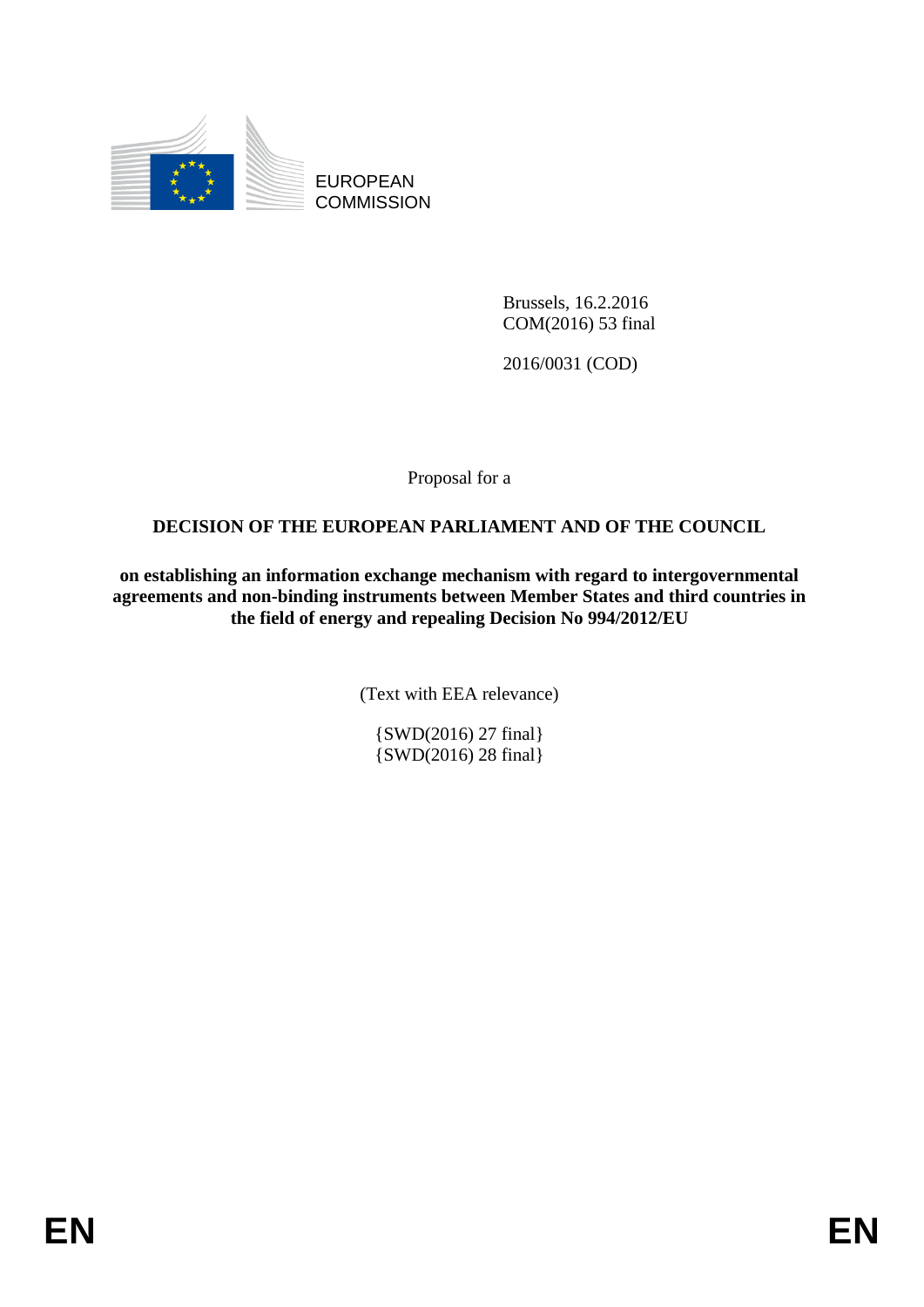## **EXPLANATORY MEMORANDUM**

## **1. CONTEXT OF THE PROPOSAL**

### **Reasons for and objectives of the proposal**

The Energy Union Strategy (COM (2015)80) indicates that: *"an important element in ensuring energy (and in particular gas) security is full compliance of agreements related to the buying of energy from third countries with EU law"*. In the same spirit, the European Council in its conclusions of 19 March 2015 also called for "full compliance with EU law of all agreements related to the buying of gas from external suppliers, notably by reinforcing transparency of such agreements and compatibility with EU energy security provisions".

An information exchange mechanism with regard to intergovernmental agreements (IGAs) between Member States and third countries in the field of energy was established by a Decision adopted by the Parliament and Council on 25 October 2012, which entered into force on 17 November 2012 (the IGA Decision)<sup>1</sup>. The main feature of this mechanism is that the Commission carries out compliance checks of IGAs after a Member State and a third country have concluded such agreements.

Since 2012, the Commission has gained significant experience in the implementation of this mechanism. In general, as analysed in the Impact Assessment on the revision of the IGA Decision and in the report to the European Parliament and to the Council on the application of the IGA Decision, the Commission's assessment is that while the current system is useful for receiving information on existing IGAs and for identifying problems posed by them in terms of their compatibility with EU law, it is not sufficient to solve such incompatibilities. In particular, as stated in the Energy Union Strategy: "*in practice, we have seen that renegotiating such agreements is very difficult. The positions of the signatories have already been fixed, which creates political pressure not to change any aspect of the agreement*".

Therefore, Commission's involvement before a Member State and a third country have concluded such agreements would provide an essential added value by resolving potential conflicts between obligations of Member States under international treaty law and EU law.

In this context the revision of the IGA Decision has two main objectives:

(1) Ensure the compliance of IGAs with EU law to ensure the proper functioning of the internal market and enhance the EU's energy security; and

(2) Enhance the transparency of IGAs in order to increase the cost effectiveness of the EU's energy supply and solidarity between Member States.

# **Consistency with existing policy provisions in the policy area**

This proposal is consistent with a number of measures adopted at EU level to improve the functioning of the EU energy market and to increase the EU's energy security.

The review of the current IGA Decision forms part of the deliverables of the Energy Union Strategy adopted in February 2015, which sets the overall context and governance structure for a renewed EU energy policy.

 $\mathbf{1}$ 

<sup>1</sup> Decision 994/2012/EU establishing an information exchange mechanism with regard to intergovernmental agreements (IGAs) between Member States and third countries in the field of energy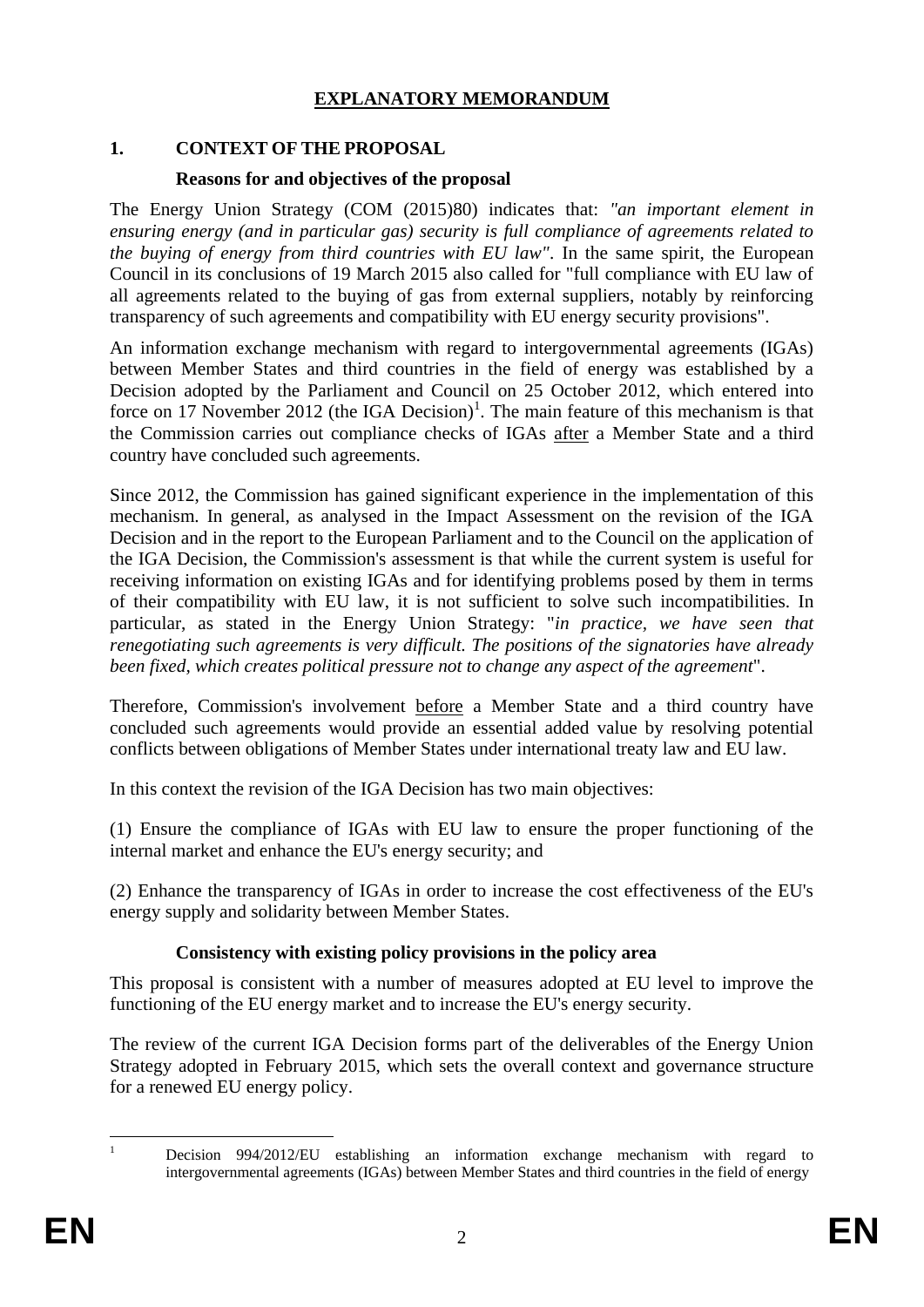The Energy Union Strategy foresees in its Action Plan a number of actions to increase the energy security of the EU. This proposal should therefore be seen in the context of other initiatives including the revision of the Security of Gas Supply Regulation<sup>2</sup>. The IGA Decision is closely linked to the Security of Gas Supply Regulation, but the scope of the information exchange mechanism it establishes is wider. The IGA Decision defines IGAs as "*legally binding agreements between one or more Member States and one or more third countries having an impact on the operation or the functioning of the internal energy market or on the security of supply in the Union*". The IGA Decision thus applies to all energy commodity related supply and infrastructure IGAs, in particular gas, oil and electricity. Only IGAs concerning matters within the purview of the Euratom Treaty are not covered. For these IGAs Article 103 of the Euratom Treaty provides for a specific ex-ante procedure.

The scope of the IGA Decision excludes commercial contracts between commercial entities<sup>3</sup>. This proposal does not extend the scope of the IGA decision to commercial contracts related to IGAs since, as indicated in the Energy Union Strategy, this issue is covered, for commercial gas supply contracts, by the proposal for a review of the Security of Gas Supply Regulation.

# **Consistency with other Union policies**

The proposal does not only contribute to the EU energy policy. By ensuring compliance of IGAs with EU law, it also contributes to policies in other areas of Union law such as internal market, competition and public procurement.

# **2. LEGAL BASIS, SUBSIDIARITY AND PROPORTIONALITY**

# **Legal basis**

The objectives of this proposal, mentioned above, are in line with the following EU Treaty goals:

- $\bullet$  To ensure security of energy supply in the Union (Article 194(1) (b) TFEU);
- To establish a functioning internal energy market, in the spirit of solidarity between the Member States (Article 3(3) TEU; Article 194(1) TFEU).

Article 194 TFEU is therefore the legal basis for the proposed revised IGA Decision, as it was for the current IGA Decision adopted by the Parliament and Council on 25 October 2012.

# **Subsidiarity (for non-exclusive competence)**

Necessity of EU action: The legal basis for the revision of the IGA Decision is Article 194 TFEU. The IGA Decision was adopted in 2012 on this basis, respecting the subsidiarity principle. However, the introduction of an obligatory ex-ante check by the Commission would change the IGA Decision. This change would represent a shift of tasks from Member States to the EU. As explained above, experience shows that assessment by Member States is not sufficient and satisfactory to ensure compliance of IGAs with EU law and creates legal uncertainty. The Commission's ex-ante involvement would provide an essential added value

 $\overline{c}$ <sup>2</sup> Regulation of the European Parliament and of the Council, concerning measures to safeguard the security of gas supply and repealing Regulation (EU) No 994/2010 (ref XXX)

<sup>&</sup>lt;sup>3</sup><br>Recital 7 of the IGA Decision stresses that this Decision does not create obligations as regards agreements between commercial entities. This recital makes also clear that Member States may, on a voluntary basis, communicate to the Commission commercial agreements that are explicitly referred to in IGAs.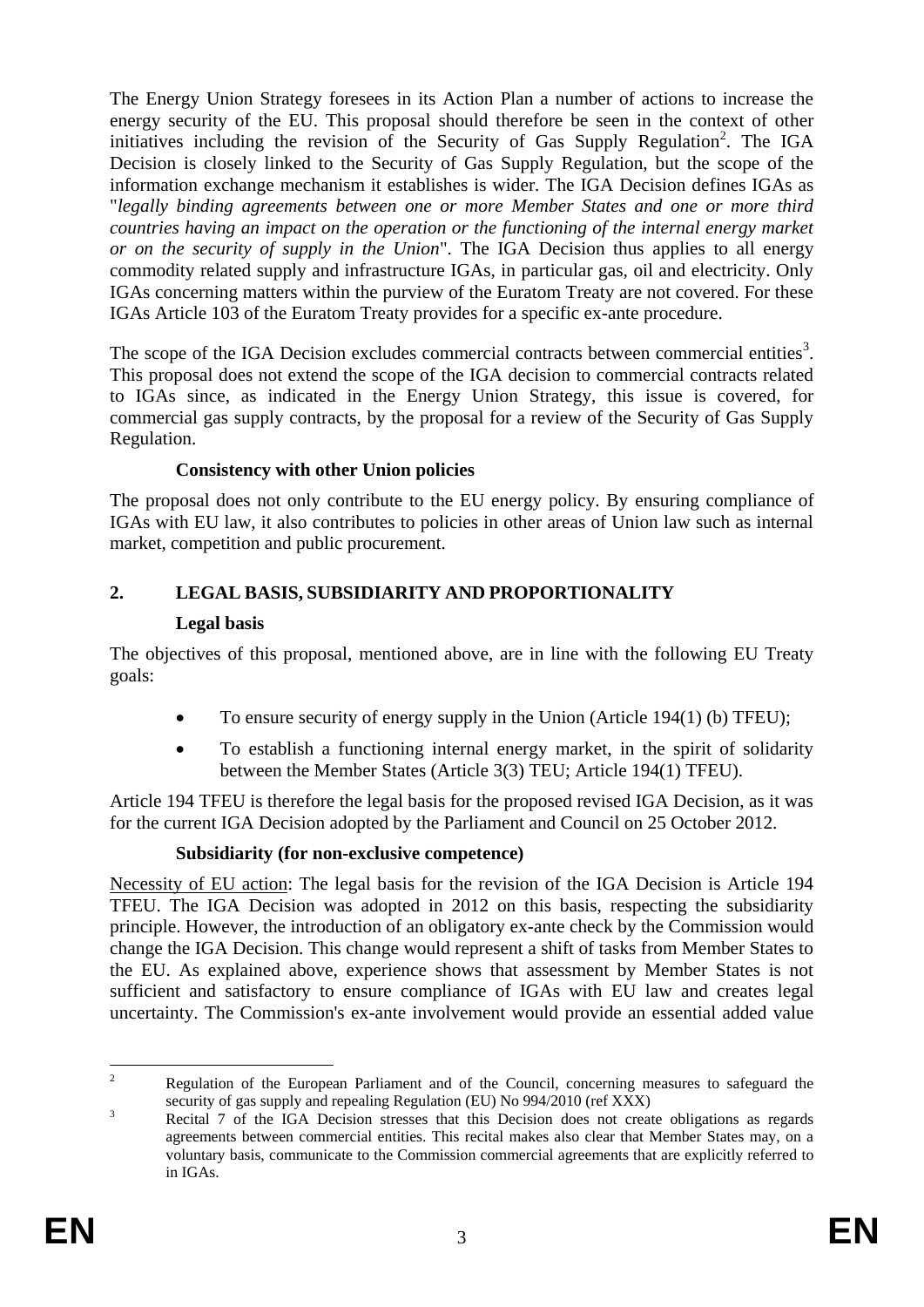for resolving problems (notably conflicts between obligations of Member States under international treaty law and EU law).

EU added-value: The progressive integration of energy infrastructure and markets, the common reliance on external suppliers, the need to ensure solidarity in times of crisis, all imply that fundamental political decisions on energy should not be taken exclusively at national level without involvement of neighbouring countries and the EU. The IGA Decision stands at the cross-roads of the external dimension (as it involves agreements with third countries) and of the internal market (as non-compliant provisions such as destination clauses have a negative impact on the free flow of energy products within the internal market). There is therefore a clear added value to reinforce the cooperation and transparency at EU level in the framework of this proposal.

## **Proportionality**

The objectives of this proposal are to:

(1) Ensure the compliance of IGAs with Union law to ensure the proper functioning of the internal market and enhance the EU's energy security; and

(2) Enhance the transparency of IGAs to increase the cost effectiveness of the EU's energy supply and solidarity between Member States.

To reach these objectives it is proposed essentially a mix of optional model clauses and an exante assessment of the IGAs before their signature. As explained in the Impact Assessment on the revision of the IGA Decision, keeping the current system would not be efficient. In particular, none of the IGAs identified by the Commission as problematic has been terminated so far.

Similarly, the Impact Assessment concludes that the option of developing mandatory model clauses could help Member States avoiding incompatibility with Union law but that the wide range of situations and business models under the scope of the IGA Decision will, however, not allow developing model clauses precise enough in order to provide legal certainty and substitute an in-depth ex-ante assessment of a final draft text. Furthermore, depending on the position and bargaining power of the third country, Member States might not succeed in including particular model clauses in an IGA.

The Impact Assessment therefore concluded that the compulsory ex-ante control option is the least stringent approach to avoid non-compliant IGAs.

# **Choice of the instrument**

The existing legislation in the area is the IGA Decision. This proposal aims at reinforcing and enhancing measures and procedures provided for in the existing Decision. Therefore it was appropriate to choose a Decision as an instrument. Given the amount and scope of the new elements, the draft Decision proposes a repeal and replacement of the current Decision No 994/2012/EU instead of a modification of the current provisions.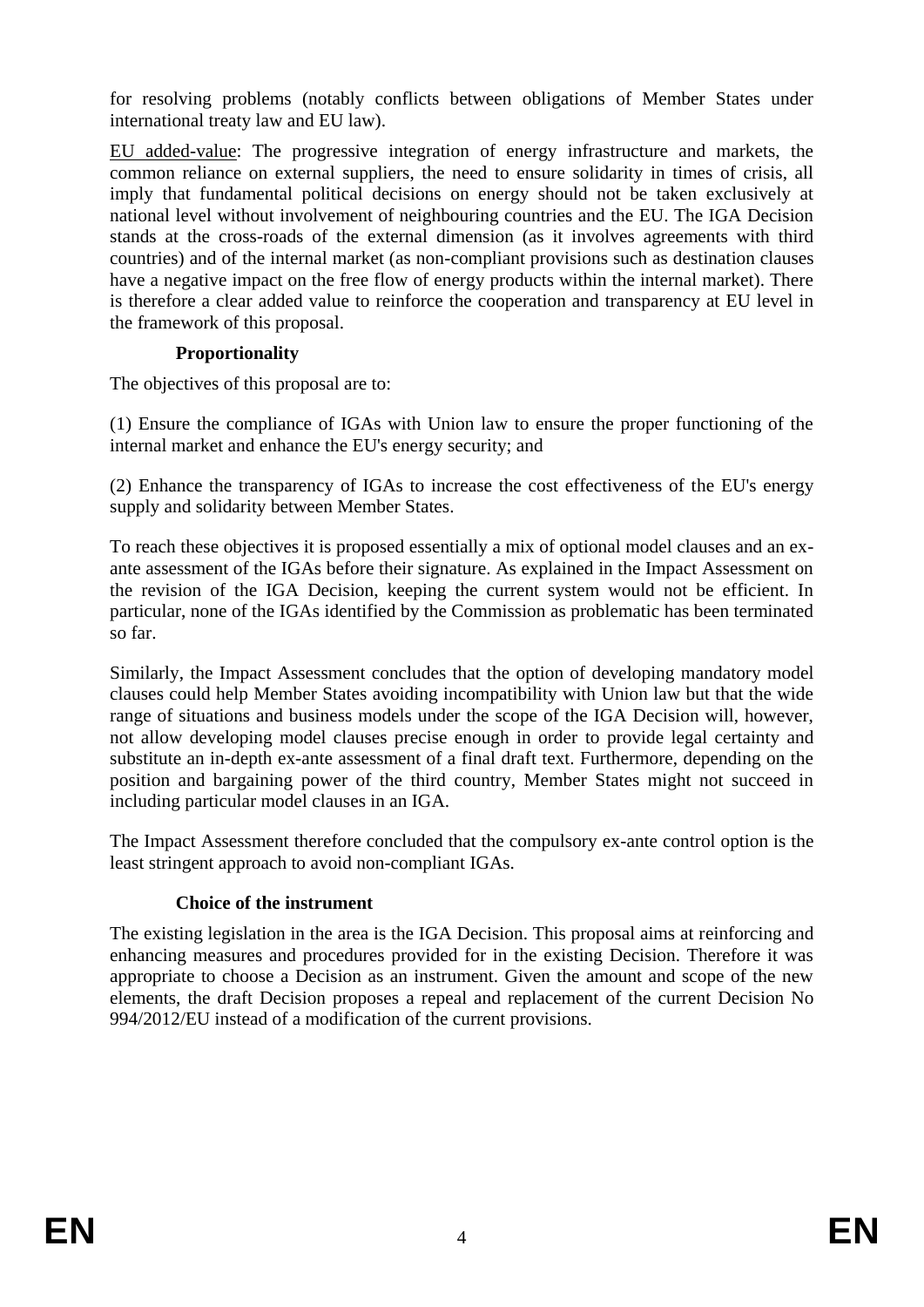#### **3. RESULTS OF EX-POST EVALUATIONS, STAKEHOLDER CONSULTATIONS AND IMPACT ASSESSMENTS**

#### **Ex-post evaluations/fitness checks of existing legislation**

This proposal builds on the experience that the Commission has gained on the implementation of the IGA Decision since it entered into force on 17 November 2012 and which has been analysed in the evaluation report annexed to the Impact Assessment on the revision of the IGA Decision and in the Report to the European Parliament and to the Council on the application of the current IGA Decision.

These reports conclude, as regards the effectiveness of the IGA Decision, that its current provisions (in particular the *ex-post* nature of the compatibility check set out therein) have not resulted in the transformation of concluded non-compliant IGAs into compliant ones and have not directly impacted Member States' negotiations with third countries. In particular, no draft IGA has ever been submitted to the Commission on a voluntary basis for an ex-ante check. Therefore the IGA Decision in its present form is not considered effective.

They also conclude that overall the costs associated with the current IGA Decision are justified by the benefits it provides as it safeguards the functioning of the internal energy market and contributes to security of supply. However, the IGA Decision could be more efficient if the compatibility checks it establishes were done *ex-ante* (instead of *ex-post* as at present). This would considerably enhance legal certainty and avoid costs for both Member States and the Commission.

Furthermore, these reports make clear that IGAs will continue to play a key role in the EU's energy sector. The IGA Decision is therefore relevant but needs to adapt to the changing nature of energy supplies and routes. They also underline that there is a clear EU-added value to the IGA Decision, as it reinforces cooperation and transparency at EU level and contributes to security of supply and the functioning of the internal energy market.

Overall, therefore, these reports conclude that the procedures laid down by the current IGA Decision are not fully appropriate, with the main procedural issue in this regard being the *expost* nature of the compatibility check under the current system, which was the result of tough inter-institutional negotiations when the IGA Decision was adopted in 2012.

This proposal addresses the detected deficiencies.

### **Stakeholder consultations**

A public consultation was organized between 28 July and 22 October 2015. The Commission received some 25 responses from stakeholders, including Member States and several associations (regulatory and industry), and the level of response to the consultation can be considered satisfactory.

All respondents underlined the importance of IGAs to security of energy supply and the proper functioning of the internal energy market. As regards the need to strengthen the system established by the IGA Decision and the way in which this could best be done, opinions among the respondent were divided: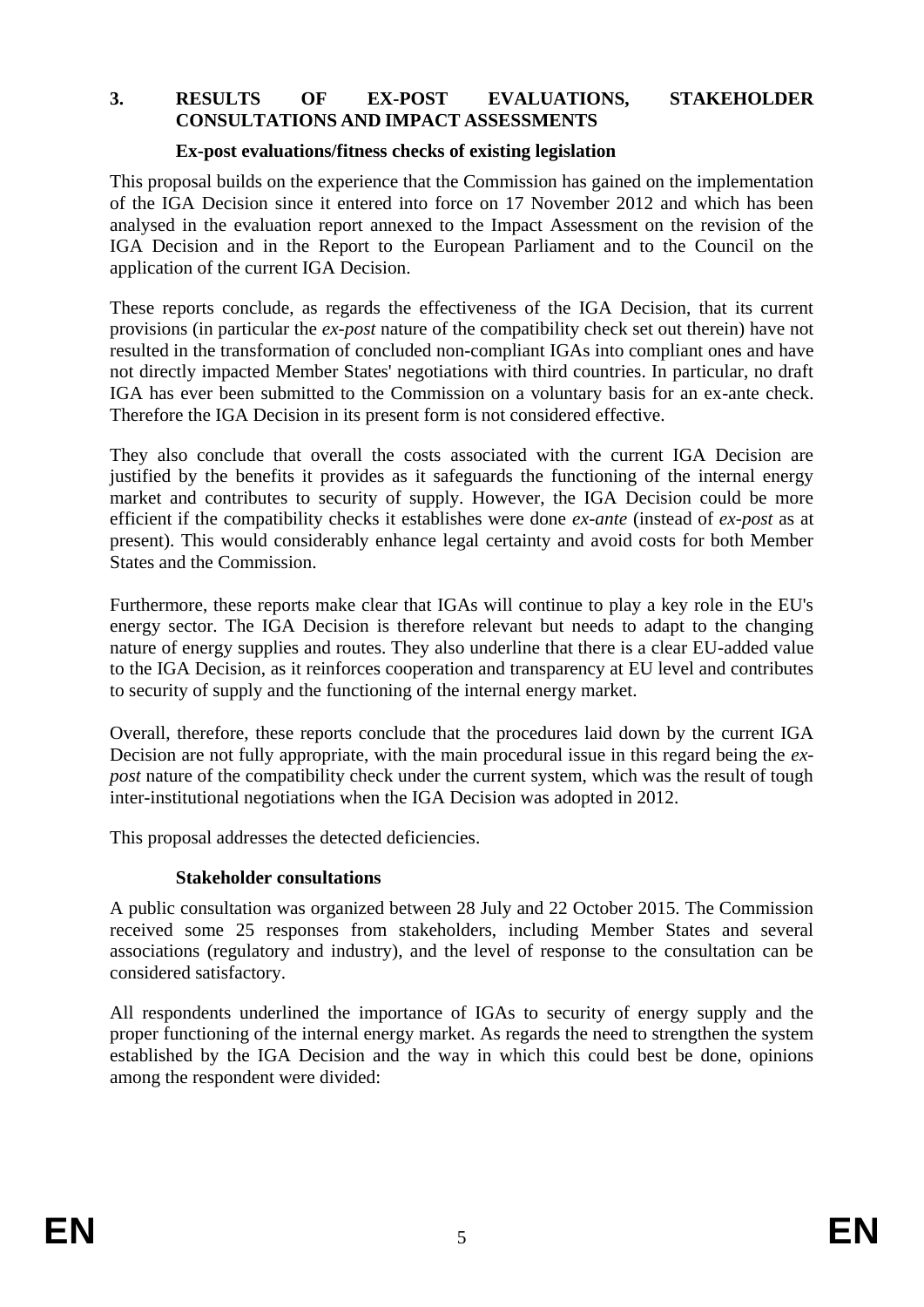A full report on the outcome of this public consultation is annexed to the Impact Assessment on the revision of the IGA Decision and the non-confidential answers published on the Commission's website<sup>4</sup>.

## **Collection and use of expertise**

Information related to the implementation of the IGA Decision is partly confidential, both due to some of the provisions of the IGA Decision itself (Article 4 – Confidentiality) or due to certain exceptions set out in Regulation  $1049/2001^5$  on public access to European Parliament, Council and Commission documents (Article 4 (1) (a),  $3<sup>rd</sup>$  indent - Protection of international relations, Article 4 (5) - Request by a Member State not to disclose a document originating from that Member State without its prior agreement or Article 4  $(2)$ ,  $2<sup>nd</sup>$  indent - Protection of court proceedings and legal advice). *Inter alia* for these confidentiality reasons, it was decided not to develop an external study on the implementation of the current IGA Decision.

### **Impact assessment**

All proposed measures were supported by the Impact Assessment. The positive opinion of the Regulatory Scrutiny Board was delivered on 4 December 2015.

Five policy options have been considered in the Impact Assessment:

Option 1: Baseline: The IGA Decision remains unchanged but the infringement policy is strengthened

Option 2: Model clauses for inclusion in IGAs which do not infringe EU law/guidelines

Option 3: Obligatory *ex-ante* assessment of IGAs by the Commission

Option 4: Obligatory participation of the Commission as an observer in IGAs negotiations

Option 5: Commission to negotiate EU agreements in the field of energy

The Impact Assessment concluded that the most cost effective, efficient and proportionate option was option 3.

# **Regulatory fitness and simplification**

The proposal will cause a limited increase in administrative burden.

# **Fundamental rights**

Not applicable

# **4. BUDGETARY IMPLICATIONS**

The proposal does not have implications on the EU budget.

 $\frac{1}{4}$ [https://ec.europa.eu/energy/en/consultations/consultation-review-intergovernmental-agreements](https://ec.europa.eu/energy/en/consultations/consultation-review-intergovernmental-agreements-decision)[decision](https://ec.europa.eu/energy/en/consultations/consultation-review-intergovernmental-agreements-decision)

 $5 \qquad \text{OJ L} \, 145, 31.5.2001, \text{p.}43$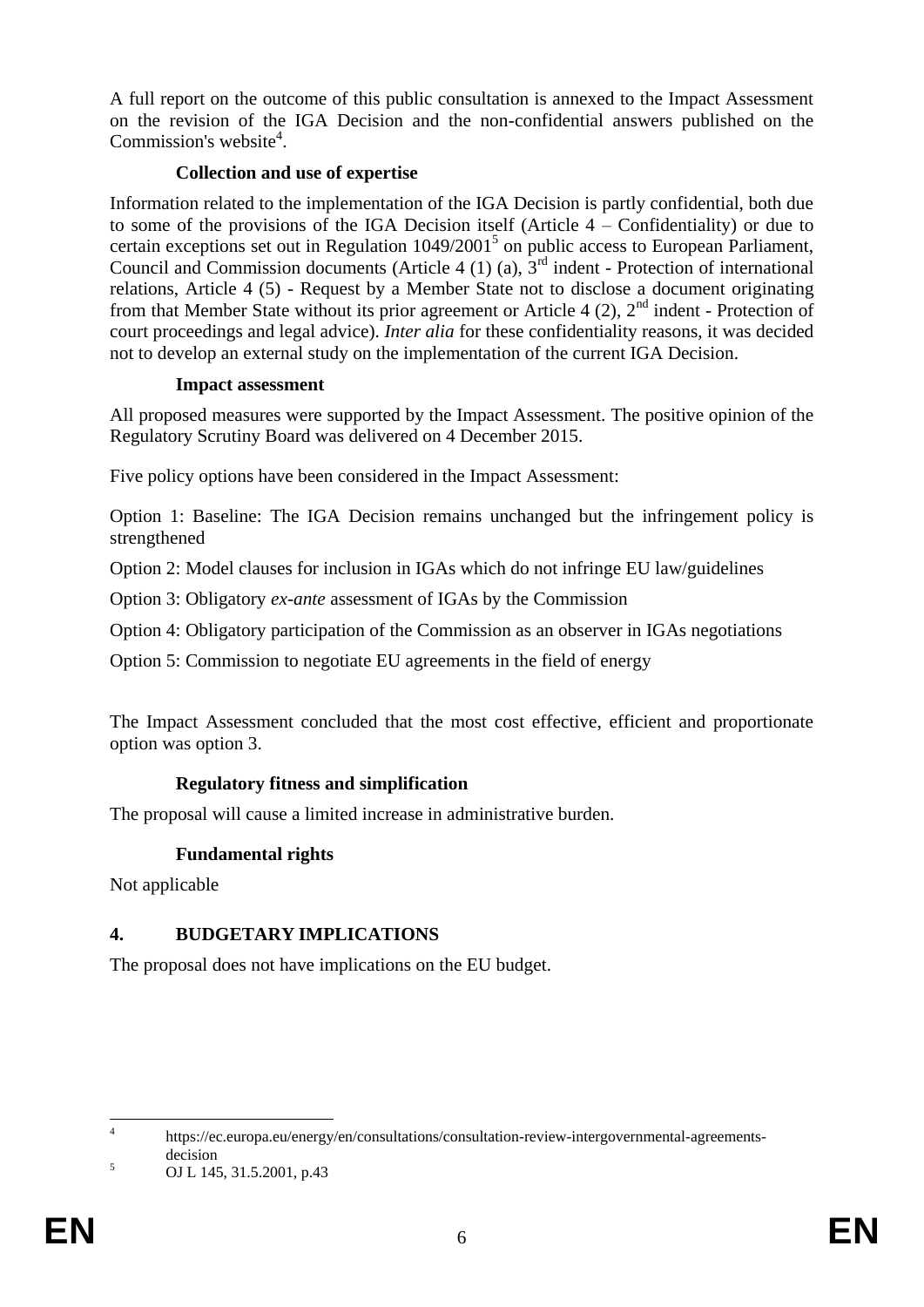# **5. OTHER ELEMENTS**

### **Implementation plans and monitoring, evaluation and reporting arrangements**

The IGA Decision contains a review clause in its Article 8. This article requires the Commission to prepare a report by 1 January 2016 and every three years thereafter.

In addition to the evaluation report in annex to the Impact Assessment on the revision of the IGA decision, a first report to the European Parliament and to the Council accompanies this proposal for a review of the IGA Decision.

For the future, the Commission intends to produce, as requested in Article 8 of the IGA Decision, a subsequent report by 1 January 2020.

Finally, the Commission, in its role as guardian of the Treaties, will pursue when necessary the procedure set out in Article 258 of the Treaty in the event any Member State fails to respect its duties concerning the implementation and application of Union law.

## **Explanatory documents (for directives)**

Not applicable.

## **Detailed explanation of the specific provisions of the proposal**

The revised Decision contains the following elements:

- 1. Notification obligations with regard to intergovernmental agreements:
	- Obligation of Member State to inform the Commission of its intent to enter into negotiations with third country regarding conclusion of new intergovernmental agreements or amending existing ones;
	- Commission should be kept informed once such notice of negotiation is given;
	- Commission services may provide Member State with advice on how to avoid incompatibility of the intergovernmental agreement with Union law or Union policy positions adopted in Council or European Council conclusions where Member State gives Commission notice of negotiations;
	- Obligation of Member State to notify to Commission a draft intergovernmental agreement or amendment with all accompanying documents as soon as agreement has been reached in the negotiations by the parties on all main elements, for Commission's ex-ante assessment;
	- Obligation of Member State to notify to Commission intergovernmental agreement or amendments with all accompanying documents upon ratification;
	- Obligation of Member State to notify to Commission all existing intergovernmental agreements or amendments with all accompanying documents;
	- Agreements between undertakings are not covered by notification obligations, but may be submitted on voluntary basis;
	- Obligation of Commission to share information and documents it has received with other Member States in accordance with confidentiality provisions.
- 2. Assessment by the Commission: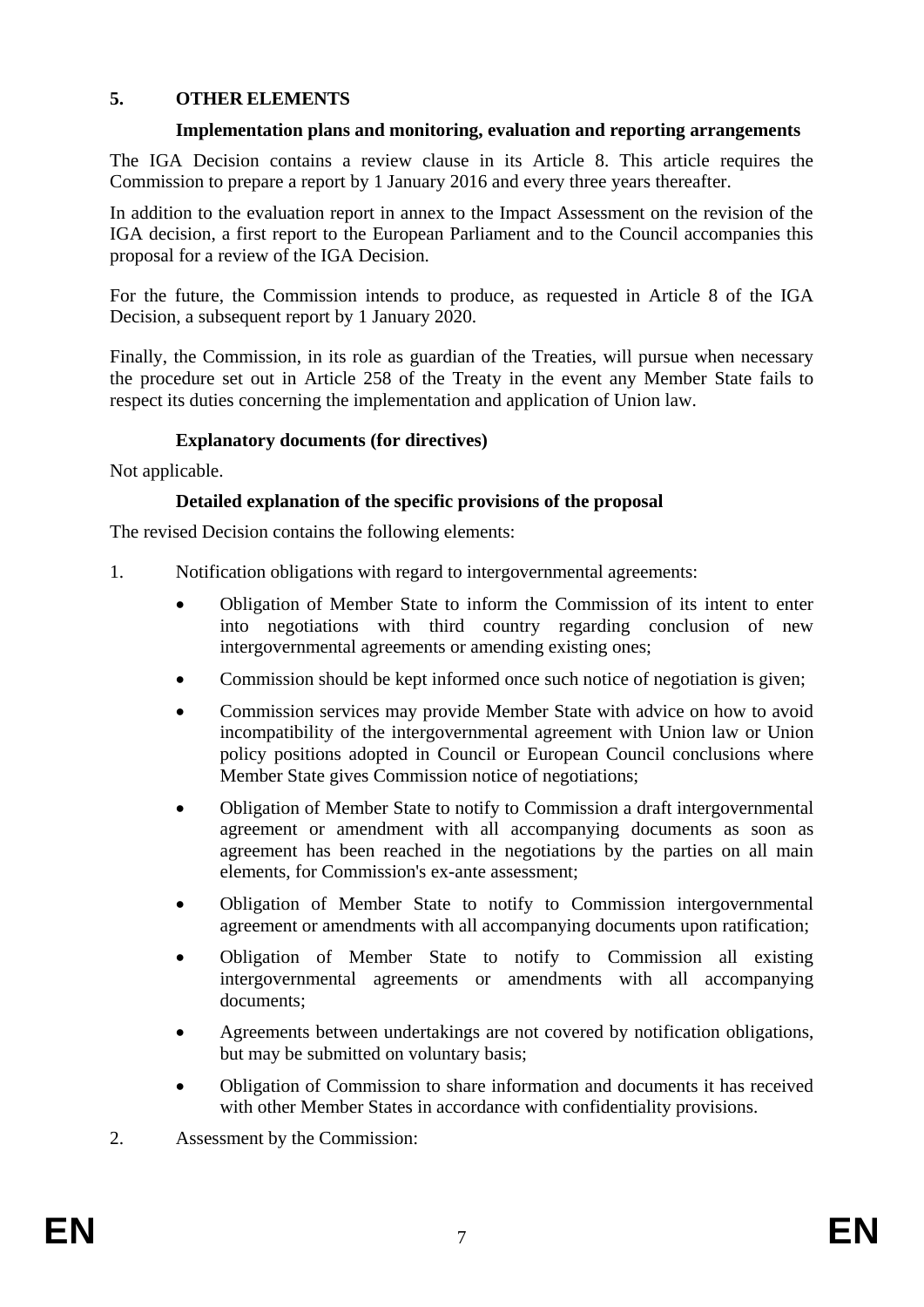- Obligation of Commission to perform ex-ante assessment of draft intergovernmental agreements or amendments and to inform Member State of possible doubts it may have as to the compatibility with Union law, in particular with internal energy market legislation and Union competition law within six weeks;
- Obligation of Commission to inform Member State of its opinion on compatibility of intergovernmental agreement or amendment with Union law within 12 weeks of date of notification;
- Member State shall not conclude proposed intergovernmental agreement or amendment until Commission informed Member State of any doubts and its opinion. When concluding the proposed intergovernmental agreement or amendment, Member State shall take utmost account of Commission's opinion;
- Obligation of Commission to perform ex-post assessment of existing intergovernmental agreements or amendments and to inform Member States in case of doubts as to the compatibility of these agreements with Union law within nine months of notification.
- 3. Notification obligations and assessment by the Commission with respect to nonbinding instruments:
	- Obligation of Member State to submit to Commission existing and future nonbinding instruments with all accompanying documents;
	- Commission may perform ex-post assessment of submitted non-binding instruments and inform Member State accordingly if it considers measures implementing the non-binding instrument could conflict with Union law;
	- Obligation of Commission to share documents it has received with other Member States in accordance with confidentiality provisions.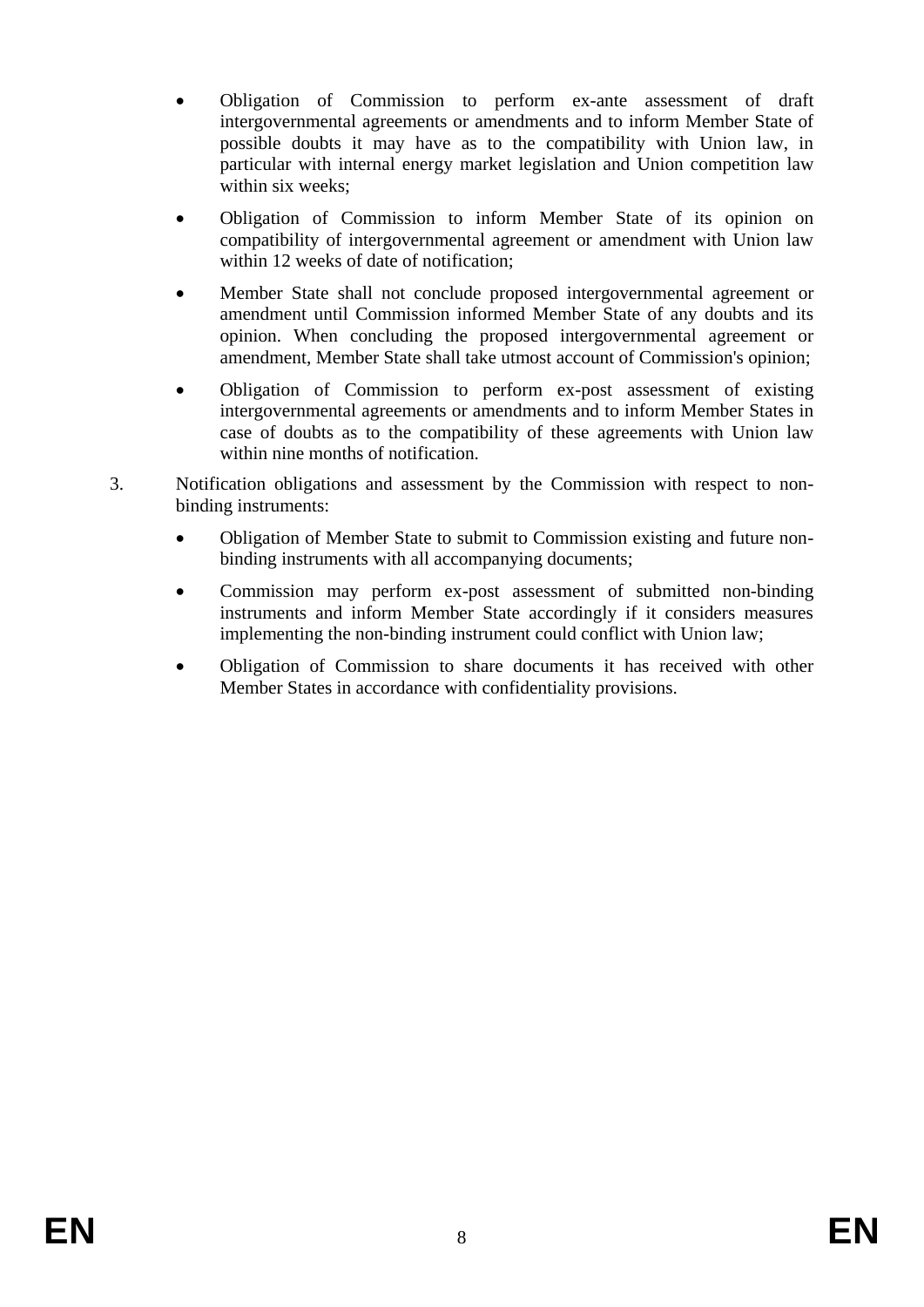2016/0031 (COD)

Proposal for a

# **DECISION OF THE EUROPEAN PARLIAMENT AND OF THE COUNCIL**

### **on establishing an information exchange mechanism with regard to intergovernmental agreements and non-binding instruments between Member States and third countries in the field of energy and repealing Decision No 994/2012/EU**

(Text with EEA relevance)

# THE EUROPEAN PARLIAMENT AND THE COUNCIL OF THE EUROPEAN UNION,

Having regard to the Treaty on the Functioning of the European Union, and in particular Article 194 (2) thereof,

Having regard to the proposal from the European Commission,

After transmission of the draft legislative act to the national parliaments,

Having regard to the opinion of the European Economic and Social Committee<sup>6</sup>,

Having regard to the opinion of the Committee of the Regions,

Acting in accordance with the ordinary legislative procedure,<sup>7</sup>

Whereas:

- (1) The proper functioning of the internal energy market requires that the energy imported into the Union be fully governed by the rules establishing the internal energy market. An internal energy market that does not function properly puts the Union in a vulnerable and disadvantageous position with regard to security of energy supply, and undermines its potential benefits to European consumers and industry.
- (2) The objective of the Energy Union Strategy, as adopted by the Commission on 25 February 2015<sup>8</sup>, is to give consumers secure, sustainable, competitive and affordable energy. More precisely, the Energy Union Strategy emphasizes that full compliance of agreements related to the buying of energy from third countries with Union law is an important element in ensuring energy security, building on the analysis already carried out in the European Energy Security Strategy of May 2014<sup>9</sup>. In the same spirit, the European Council in its conclusions of 19 March 2015 called for full compliance with Union law of all agreements related to the buying of gas from external suppliers, notably by reinforcing transparency of such agreements and compatibility with Union energy security provisions.

<sup>6</sup>  $\frac{6}{7}$  OJ C, , p. .

 $\frac{7}{8}$  OJ C, , p. .

 $\frac{8}{9}$  COM(2015)80

COM (2014)330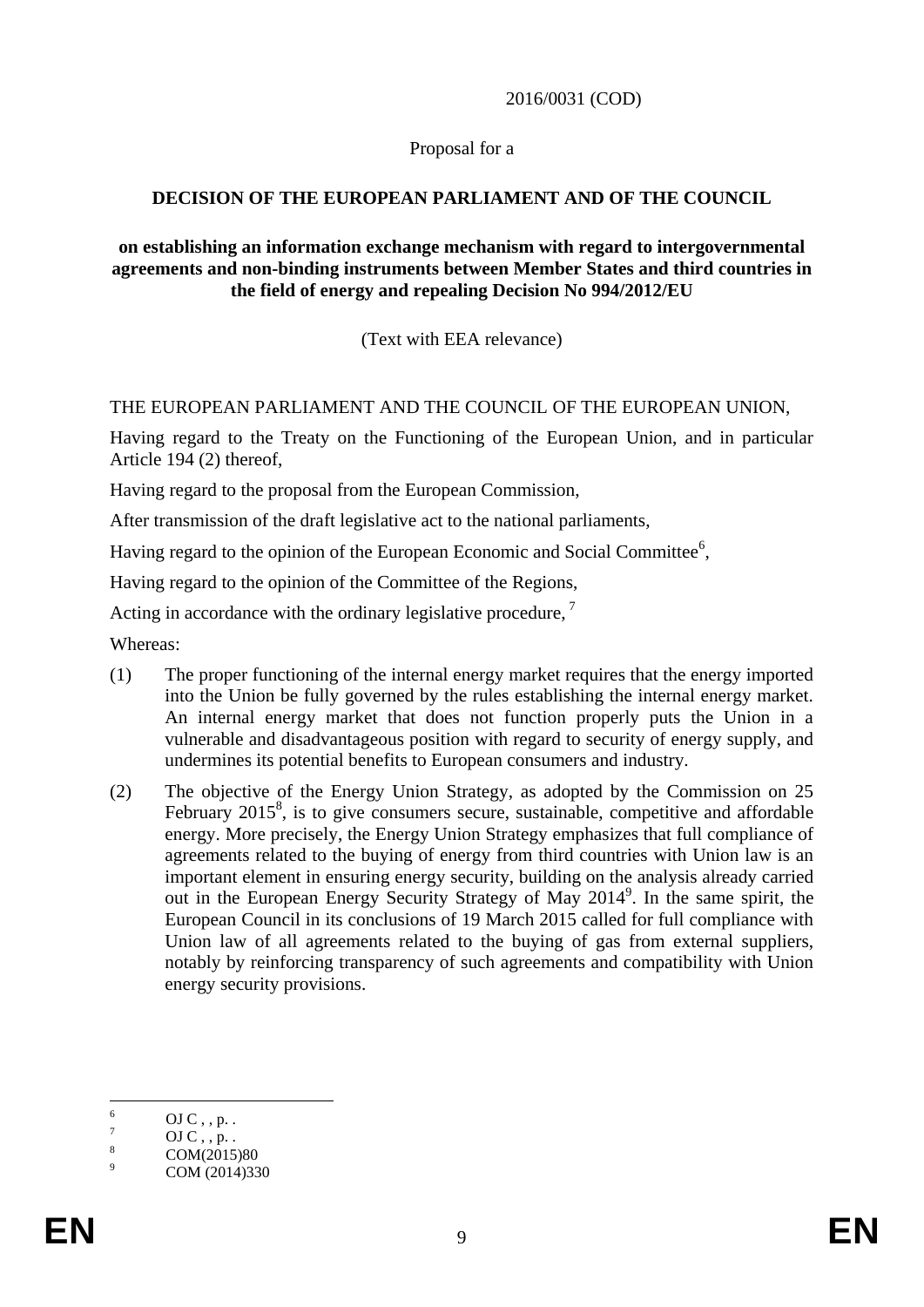- (3) Decision No 994/2012/EU of the European Parliament and of the Council  $^{10}$  was useful for receiving information on existing intergovernmental agreements and for identifying problems posed by them in terms of their compatibility with Union law.
- (4) However, Decision No 994/2012/EU proved ineffective in terms of ensuring compliance of intergovernmental agreements with Union law. That Decision mainly relied on the assessment of intergovernmental agreements by the Commission after they were concluded by the Member States with a third country. Experience gained in the implementation of the Decision 994/2012/EU demonstrated that such an ex-post assessment does not fully exploit the potential for ensuring compliance of intergovernmental agreement with Union law. In particular, intergovernmental agreements often contain no appropriate termination or adaptation clauses which would allow Member States to bring the intergovernmental agreement in compliance with Union law within a reasonable period of time. Furthermore, the positions of the signatories have already been fixed, which creates political pressure not to change any aspect of the agreement.
- (5) In order to avoid any incompliance with Union law and enhance transparency, Member States should inform the Commission of their intent to enter into negotiations with regard to new intergovernmental agreements or amendments to existing intergovernmental agreements as soon as possible. The Commission should be kept informed regularly of the progress of the negotiations. Member States should have the possibility to invite the Commission to participate in the negotiations as an observer.
- (6) During the negotiations the Commission should have the possibility to advice on how to avoid incompatibility with Union law. In particular, the Commission could develop, together with Member States, optional model clauses or guidelines. The Commission should have the possibility to draw attention to the Union's energy policy objectives and the principle of solidarity between Member States and Union policy positions adopted in Council or European Council conclusions.
- (7) In order to ensure compliance with Union law, Member States should notify the draft intergovernmental agreement to the Commission before it becomes legally binding for the parties (ex-ante). In a spirit of cooperation, the Commission should support the Member State in identifying compliance issues of the draft intergovernmental agreement or amendment. The respective Member State would then be better prepared to conclude a Union law compliant agreement. The Commission should have sufficient time for such an assessment in order to provide for as much legal certainty as possible while avoiding undue delays. In order to fully benefit from the Commission's support Member States should refrain from concluding an intergovernmental agreement until the Commission has informed the Member State of its assessment. The Member States should take all necessary steps to find a suitable solution to eliminate the incompatibility identified.
- (8) In light of the Energy Union Strategy, transparency with regard to past and future intergovernmental agreements continues to be of upmost importance. Therefore, Member States should continue notifying to the Commission existing and future intergovernmental agreements, whether they have entered into force or are being applied provisionally within the meaning of Article 25 of the Vienna Convention on the Law of Treaties, and new intergovernmental agreements.

 $10$ OJ L 299, 27.10.2012, p. 13.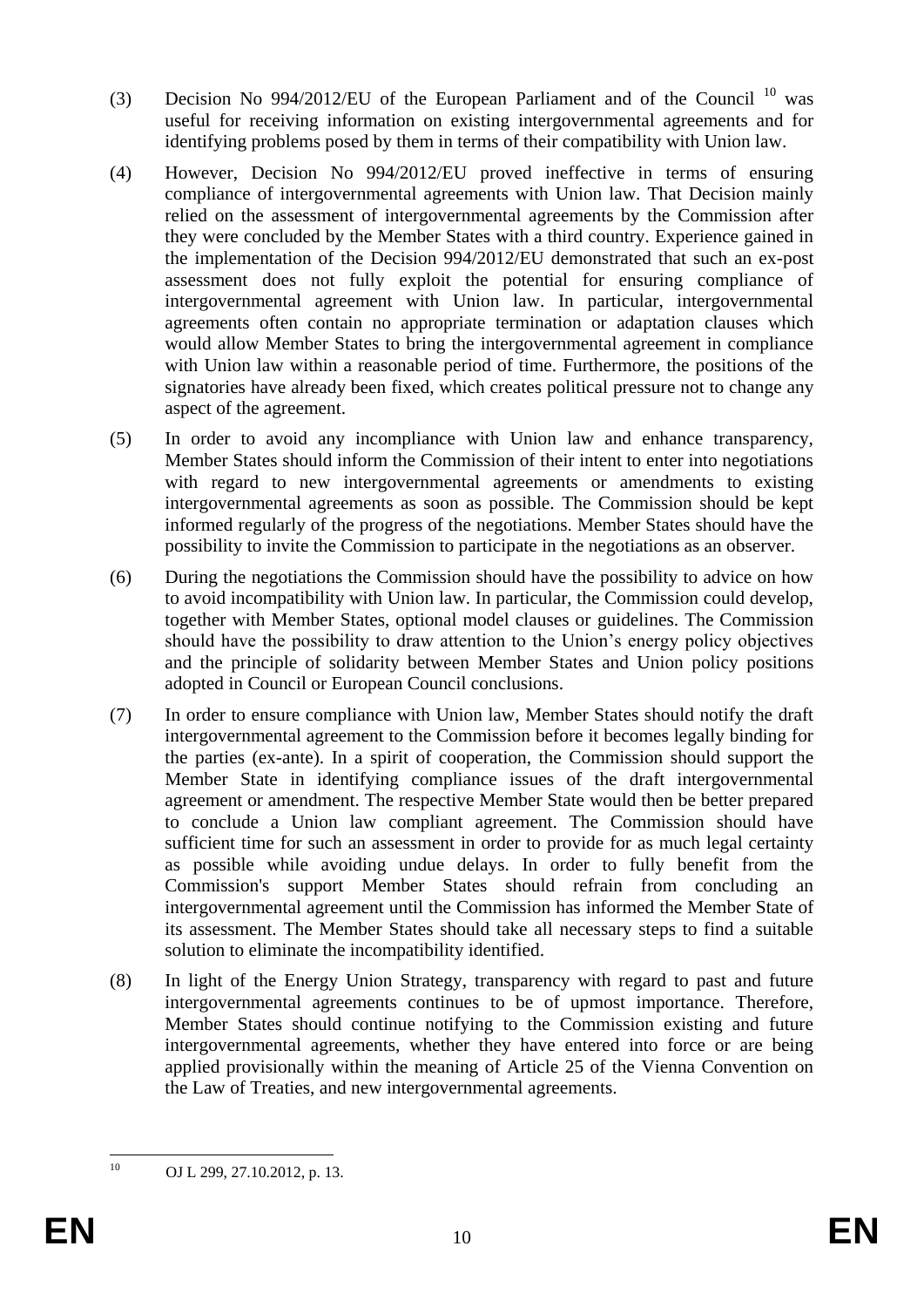- (9) The Commission should assess the compatibility with Union law of intergovernmental agreements that entered into force or are applied provisionally prior to the entry into force of this Decision and inform the Member States accordingly. In the event of incompatibility, Member States should take all necessary steps to find a suitable solution to eliminate the incompatibility identified.
- (10) This Decision should only apply to intergovernmental agreements that have an impact on the internal energy market or the security of energy supply in the Union. In case of doubt, Member States should consult the Commission. In principle, agreements that are no longer in force or are no longer applied do not have an impact on the internal energy market or on the security of energy supply in the Union and should therefore not be covered by this Decision.
- (11) Member States establish relations to third countries not only by concluding intergovernmental agreements, but also in the form of non-binding instruments. Even if legally non-binding, such instruments can be used to set out a detailed framework for energy infrastructure and energy supply. In this respect non-binding instruments can have similar impacts on the internal energy market as intergovernmental agreements as their implementation might result in a violation of Union law. In order to ensure greater transparency regarding all measures applied by Member States that can have an impact on the internal energy market and energy security, Member States should therefore submit to the Commission, ex post, also the respective non-binding instruments. The Commission should assess the submitted non-binding instruments and, if appropriate, inform the Member State accordingly.
- (12) Intergovernmental agreements or non-binding instruments which need to be notified in their entirety to the Commission on the basis of other Union acts or concern matters such as within the purview of the Treaty establishing the European Atomic Energy Community should not be covered by this Decision.
- (13) This Decision should not create obligations as regards agreements between undertakings. However, Member States should be free to communicate to the Commission, on a voluntary basis, such agreements that are referred to explicitly in intergovernmental agreements or non-binding instruments.
- (14) The Commission should make information it receives available to all other Member States in secure electronic form. The Commission should respect requests from Member States to treat information submitted to it as confidential. Requests for confidentiality should, however, not restrict access of the Commission itself to confidential information, as the Commission needs to have comprehensive information for its own assessments. The Commission should be responsible for guaranteeing the application of the confidentiality clause. Requests for confidentiality should be without prejudice to the right of access to documents as provided for in Regulation  $(EC)$  No 1049/2001 of the European Parliament and of the Council<sup>11</sup>.
- (15) If a Member State considers an intergovernmental agreement to be confidential, it should provide the Commission with a summary of it for the purposes of sharing that summary with the other Member States.
- (16) A permanent exchange of information on intergovernmental agreements at Union level should enable best practices to be developed. On the basis of those best practices, the

 $\overline{11}$ <sup>11</sup> Regulation (EC) No 1049/2001 of the European Parliament and of the Council of 30 May 2001 regarding public access to European Parliament, Council and Commission documents (OJ L 299, 27.10.2012, p. 13).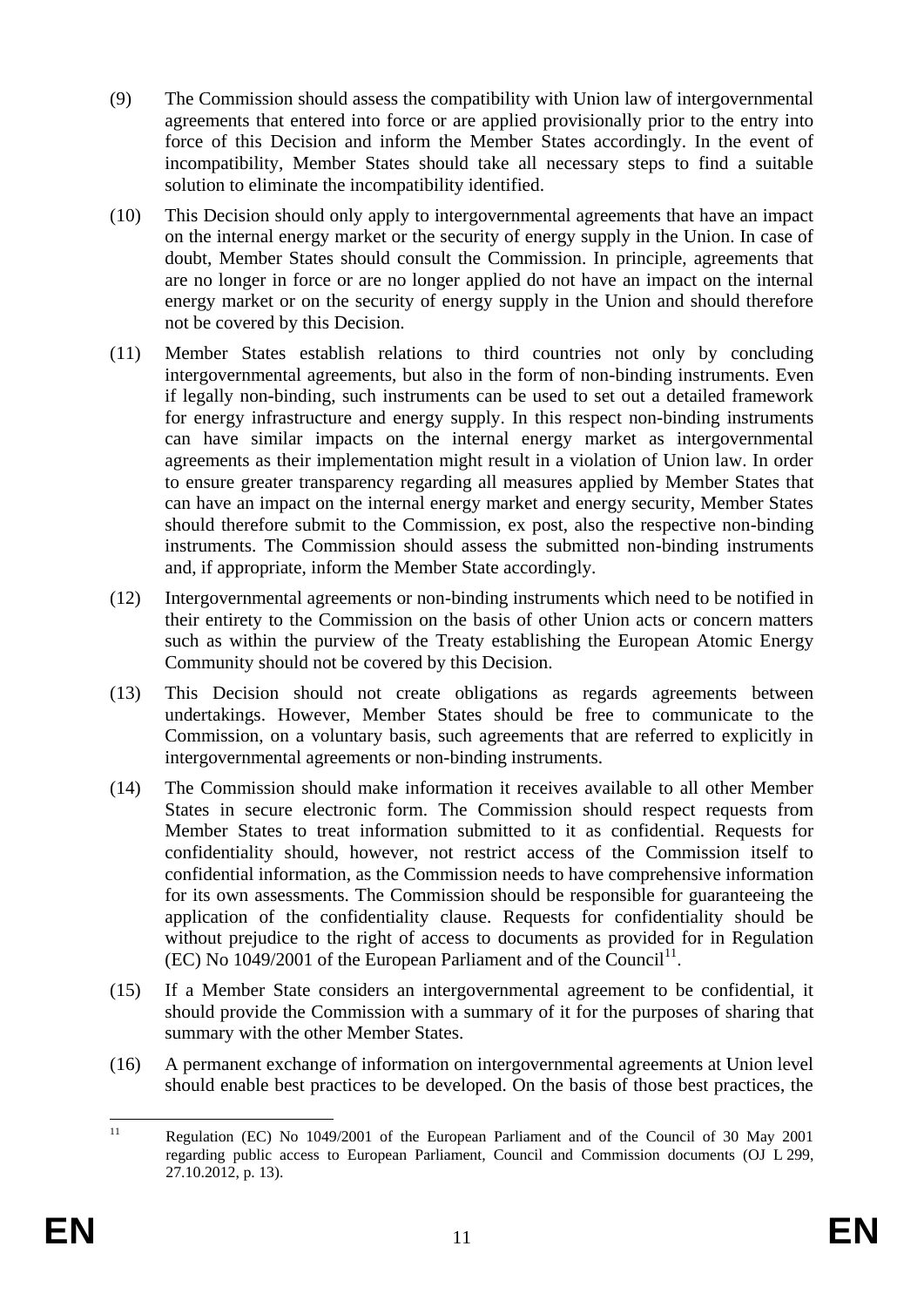Commission, where appropriate in cooperation with the European External Action Service as regards the Union's external policies, should develop optional model clauses to be used in intergovernmental agreements between Member States and third countries. The use of such model clauses should aim to avoid conflicts of intergovernmental agreements with Union law, in particular internal energy market rules and competition law, and conflicts with international agreements concluded by the Union. Their use should be optional, and it should be possible to adapt their content to any particular circumstance.

- (17) The improved mutual knowledge of existing and new intergovernmental agreements and non-binding instruments should allow for better coordination in energy matters between Member States and between Member States and the Commission. Such improved coordination should enable Member States to benefit fully from the political and economic weight of the Union and enable the Commission to propose solutions for problems identified in the area of intergovernmental agreements.
- (18) The Commission should facilitate and encourage coordination between Member States with a view to enhancing the overall strategic role of the Union through a strong and effective coordinated approach to producer, transit, and consumer countries.
- (19) Since the objective of this Decision, namely the exchange of information between Member States and the Commission with regard to intergovernmental agreements and non-binding instruments in the field of energy, cannot be sufficiently achieved by the Member States but can rather, by reason of the effects of this Decision, applicable in all Member States, be better achieved at Union level, the Union may adopt measures, in accordance with the principle of subsidiarity as set out in Article 5 of the Treaty on European Union. In accordance with the principle of proportionality as set out in that Article, this Decision does not go beyond what is necessary in order to achieve this objective.
- (20) The provisions of this Decision should be without prejudice to the application of the Union rules on infringements, State aid and competition. In particular, the Commission has the right to launch infringement proceedings in accordance with Article 258 of the Treaty on the Functioning of the European Union (TFEU), where it considers that a Member State has failed to fulfil its obligations under the TFEU.
- (21) In 2020, the Commission should assess whether this Decision is sufficient and effective in ensuring compliance of intergovernmental agreements with Union law and that a high level of coordination exists between Member States with regard to intergovernmental agreements in the field of energy.
- (22) Decision No 994/2012/EU should be repealed.

HAVE ADOPTED THIS DECISION:

# *Article 1*

### **Subject matter and scope**

1. This Decision establishes a mechanism for the exchange of information between Member States and the Commission with regard to intergovernmental agreements and non-binding instruments in the field of energy as defined in Article 2, in order to optimise the functioning of the internal energy market.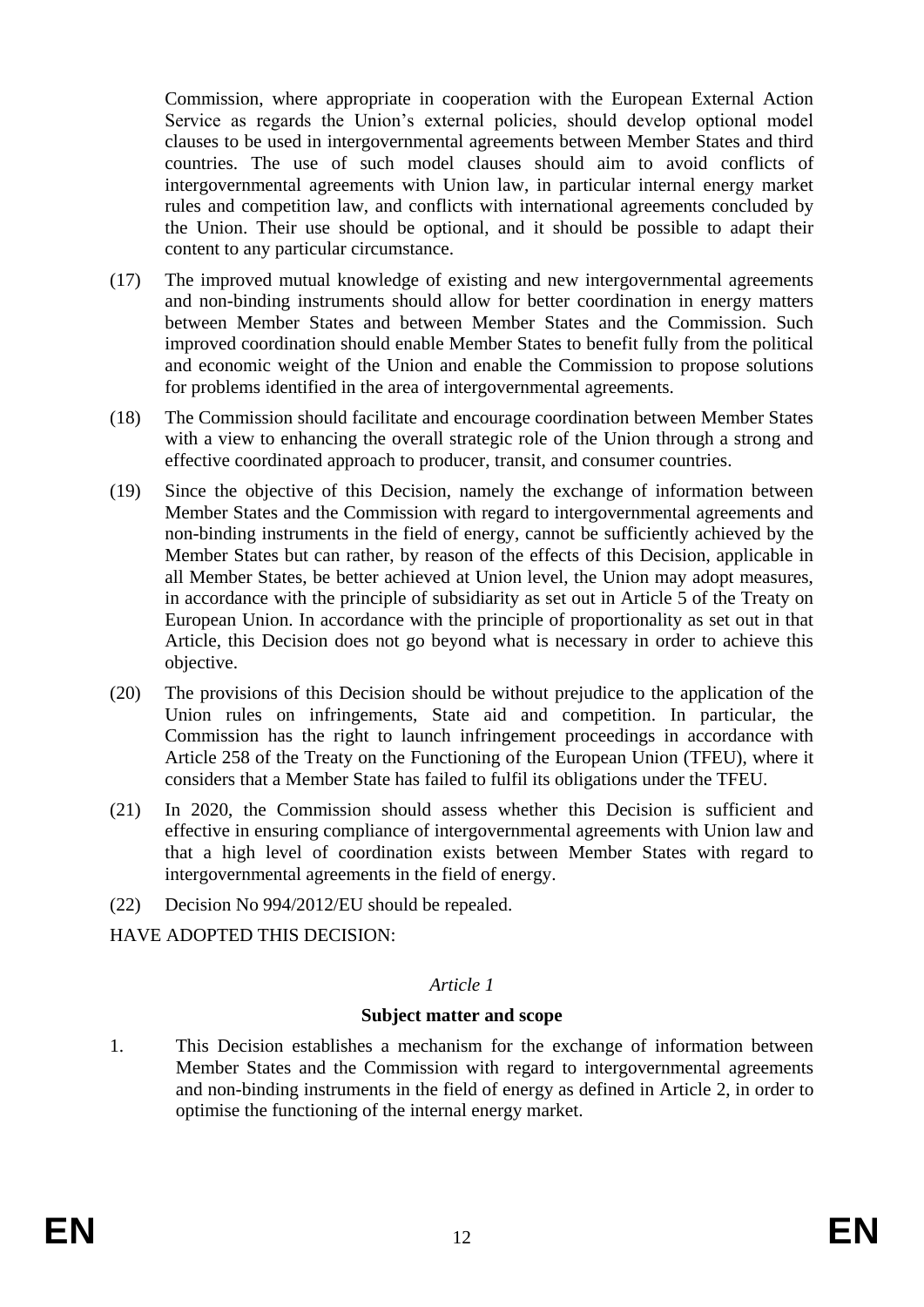2. This Decision shall not apply to intergovernmental agreements and non-binding instruments which are already, in their entirety, subject to other specific notification procedures under Union law.

## *Article 2*

### **Definitions**

For the purposes of this Decision the following definitions shall apply:

- (1) 'intergovernmental agreement' means any legally binding agreement between one or more Member States and one or more third countries having an impact on the operation or the functioning of the internal energy market or on the security of energy supply in the Union; however, where such a legally binding agreement also covers other issues, only those provisions that relate to energy, including general provisions applicable to those energy-related provisions, are deemed to constitute an 'intergovernmental agreement';
- (2) 'existing intergovernmental agreement' means an intergovernmental agreement which entered into force or is applied provisionally prior to the entry into force of this Decision;
- (3) 'non-binding instrument' means a legally non-binding arrangement between one or more Member States and one or more third countries, such as a memorandum of understanding, joint declaration, ministerial joint declaration, joint action or joint code of conduct, which contains interpretation of Union law, sets the conditions for energy supply (such as volumes and prices) or the development of energy infrastructures;
- (4) 'existing non-binding instrument' means a non-binding instrument signed or otherwise agreed prior to the entry into force of this Decision.

# *Article 3*

### **Notification obligations with respect to intergovernmental agreements**

1. When a Member State intends to enter into negotiations with a third country in order to amend an existing intergovernmental agreement or to conclude a new intergovernmental agreement, the Member State shall inform the Commission in writing of its intention at the earliest possible moment before the envisaged opening of the negotiations.

Where the Member State gives the Commission such notice of negotiations, the Member State concerned should keep the Commission regularly informed of the progress of the negotiations.

2. As soon as an agreement has been reached by the parties on all the main elements of a draft intergovernmental agreement or an amendment to an existing intergovernmental agreement, but before the closure of formal negotiations, the Member State concerned shall notify to the Commission this draft agreement or amendment together with any annexes thereto for ex-ante assessment in accordance with Article 5

Where the draft intergovernmental agreement or amendment to an existing intergovernmental agreement refers explicitly to other texts, the respective Member State shall also submit those other texts in so far as they contain elements which may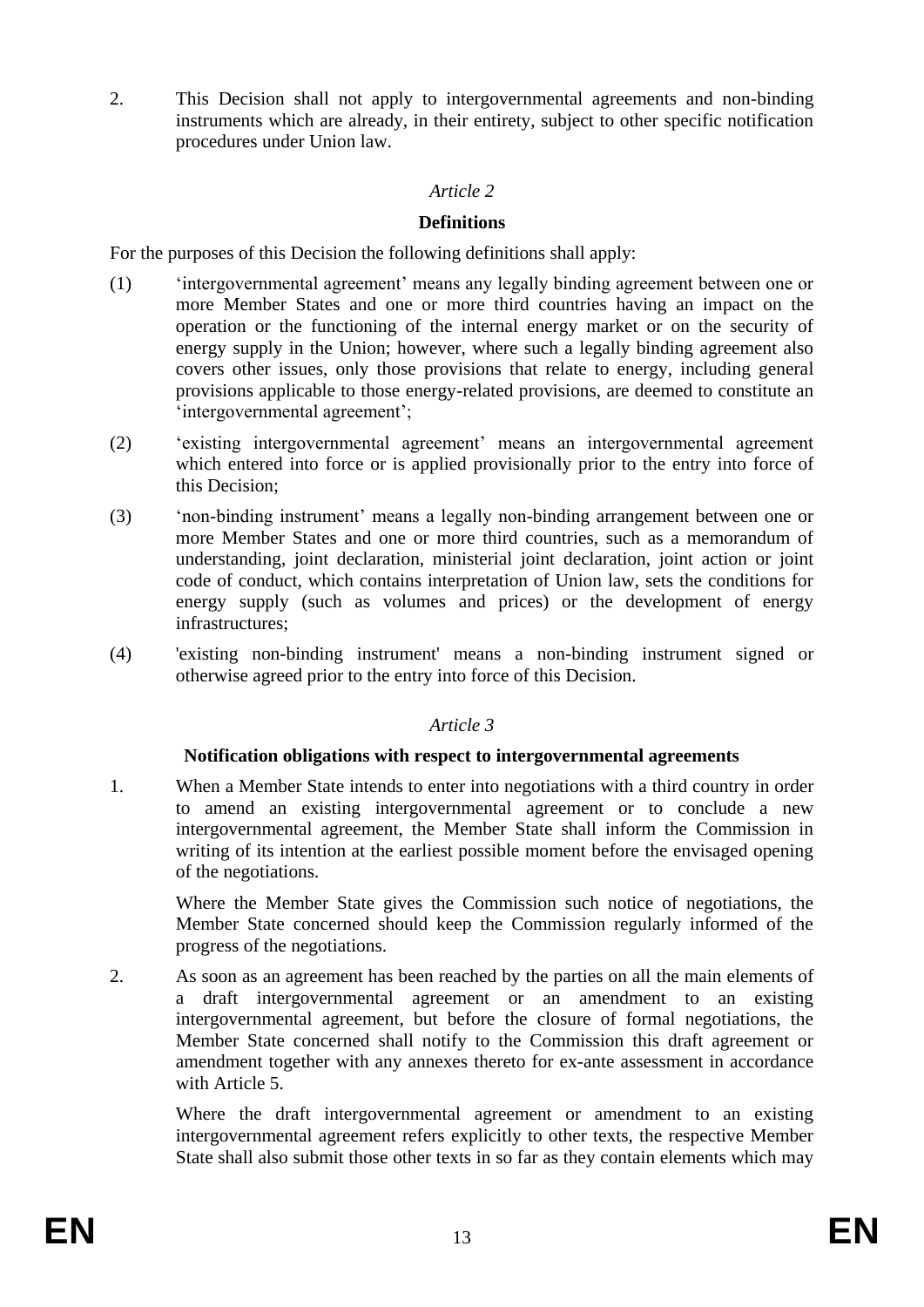have an impact on the functioning of the internal energy market or on the security of energy supply in the Union.

3. Upon ratification of an intergovernmental agreement or of an amendment to an intergovernmental agreement, the Member State concerned shall notify the intergovernmental agreement or the amendment, including any annexes thereto, to the Commission.

Where the ratified intergovernmental agreement or amendment to the intergovernmental agreement refers explicitly to other texts, the Member State concerned shall also submit those other texts in so far as they contain elements which may have an impact on the functioning of the internal energy market or on the security of energy supply in the Union.

- 4. The obligation to notify to the Commission according to paragraphs 2 and 3 does not apply in respect of agreements between undertakings.
- 5. All notifications pursuant to paragraphs 1 to 3 of this Article, Article 6(1) and (2) and Article 7(1) and (2) shall be made through a web-based application provided by the Commission. The periods referred to in Article 5(1) and (2) and Article 6(3) shall start to run on the date when the complete notification file has been registered in the application.

## *Article 4*

## **Assistance from the Commission**

- 1. Where a Member State gives the Commission notice of negotiations pursuant to Article 3(1), the Commission services may provide it with advice on how to avoid the incompatibility of the intergovernmental agreement or of the amendment to an existing intergovernmental agreement under negotiation with Union law. That Member State may also request the assistance of the Commission in those negotiations.
- 2. At the request of the Member State concerned, or at the request of the Commission and with the written approval of the Member State concerned, the Commission may participate in the negotiations as an observer.
- 3. Where the Commission participates in the negotiations as an observer, it may provide the Member State concerned with advice on how to avoid the incompatibility of the intergovernmental agreement or amendment under negotiation with Union law.

# *Article 5*

### **Assessment by the Commission**

- 1. The Commission shall, within six weeks of the date of notification of the complete draft intergovernmental agreement or amendment, including annexes thereto, pursuant to Article 3(2), inform the Member State concerned of any doubts it may have as to the compatibility of the draft intergovernmental agreement or amendment with Union law, in particular with internal energy market legislation and Union competition law. In the absence of a response from the Commission within that period, the Commission shall be deemed not to have any such doubts.
- 2. Where the Commission informs the Member State concerned pursuant to paragraph 1 that it has doubts, it shall inform the Member State concerned of its opinion on the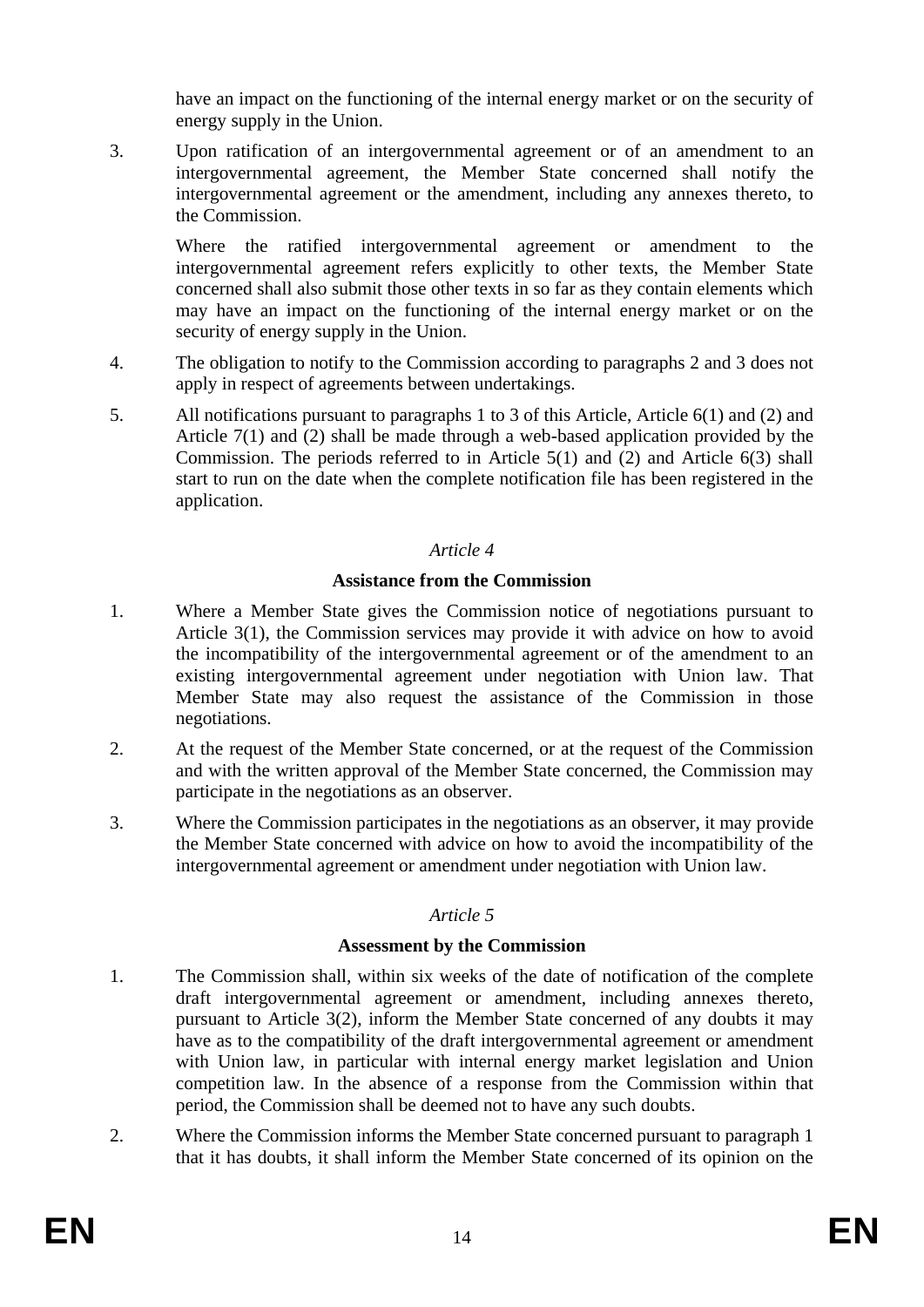compatibility with Union law, in particular with internal energy market legislation and Union competition law, of the draft intergovernmental agreement or amendment concerned within 12 weeks of the date of notification referred to in paragraph 1. In the absence of an opinion from the Commission within that period, the Commission shall be deemed not to have raised any objections.

- 3. With the approval of the Member State concerned, the periods referred to in paragraphs 1 and 2 may be extended. The periods referred to in paragraphs 1 and 2 shall be shortened in agreement with the Commission if circumstances so warrant.
- 4. The Member State shall not sign, ratify or agree to the draft intergovernmental agreement or amendment to an existing intergovernmental agreement until the Commission has informed the Member State of any doubts, in accordance with paragraph 1, or, where applicable, has issued its opinion in accordance with paragraph 2, or, in the absence of a response or opinion from the Commission, until the periods referred to in paragraphs 1 or, where applicable, 2, have elapsed.

When signing, ratifying or agreeing to an intergovernmental agreement or amendment, the Member State concerned shall take utmost account of the Commission's opinion referred to in paragraph 2.

## *Article 6*

### **Notification obligations and assessment by the Commission with respect to existing intergovernmental agreements**

1. By [3 months following the entry into force of this Decision] at the latest Member States shall notify to the Commission all existing intergovernmental agreements, including annexes and amendments thereto.

Where the existing intergovernmental agreement refers explicitly to other texts, the Member State concerned shall also submit those other texts in so far as they contain elements which may have an impact on the functioning of the internal energy market or on the security of energy supply in the Union.

The obligation to notify to the Commission according to this paragraph does not apply in respect of agreements between undertakings.

- 2. Existing intergovernmental agreements which have already been notified to the Commission in accordance with Article 3(1) or (5) of Decision No 994/2012/EU, or point (a) of Article 13(6) of Regulation (EU) No 994/2010 at the date of entry into force of this Decision shall be considered as having been notified for the purposes of paragraph 1 of this Article, provided that the notification meets the requirements of that paragraph.
- 3. The Commission shall assess intergovernmental agreements notified in accordance with paragraph 1 or 2. Where, following its first assessment, the Commission has doubts as to the compatibility of those agreements with Union law, in particular with internal energy market legislation and Union competition law, the Commission shall inform the Member States concerned accordingly within nine months of the notification of those agreements.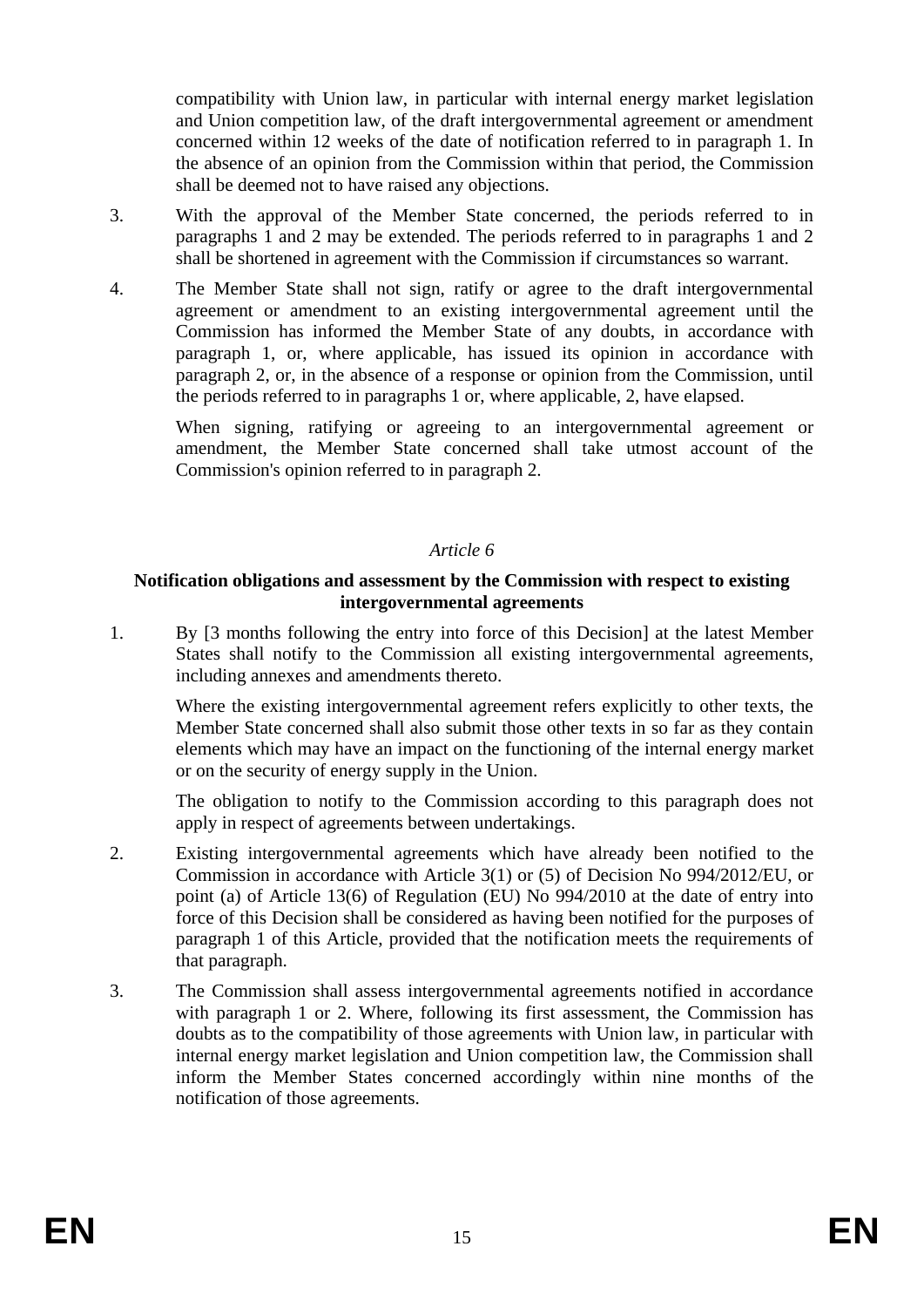### *Article 7*

### **Notification obligations and assessment by the Commission with respect to non-binding instruments**

1. Upon adopting a non-binding instrument or an amendment to a non-binding instrument, the Member State concerned shall notify the non-binding instrument or the amendment, including any annexes thereto, to the Commission.

Where the non-binding instrument or the amendment to the non-binding instrument refers explicitly to other texts, the Member State concerned shall also submit those other texts in so far as they contain elements which may have an impact on the functioning of the internal energy market or on the security of energy supply in the Union.

2. By [3 months following the entry into force of this Decision] at the latest Member States shall notify to the Commission all existing non-binding instruments, including annexes and amendments thereto.

Where the existing non-binding instrument refers explicitly to other texts, the Member State concerned shall also submit those other texts in so far as they contain elements which may have an impact on the functioning of the internal energy market or on the security of energy supply in the Union.

- 3. The obligation to notify to the Commission according to paragraphs 1 and 2 does not apply in respect of agreements between undertakings.
- 4. 4. Where, following its first assessment, the Commission considers that the measures implementing the non-binding instrument notified to it under paragraphs 1 and 2 could conflict with Union law, in particular with internal energy market legislation and Union competition law, the Commission may inform the Member State concerned accordingly.

### *Article 8*

### **Transparency and confidentiality**

1. When providing information to the Commission in accordance with Article 3(1) to (3), Article 6(1) and Article 7(1) and (2), a Member State may indicate whether any part of the information, be it commercial or other information the disclosure of which could harm the activities of the parties involved, is to be regarded as confidential and whether the information provided can be shared with other Member States.

A Member State shall make such an indication with regard to the existing agreements referred to in Article 6(2) by [3 months following the entry into force of this Decision] at the latest.

- 2. Where a Member State has not identified the information as confidential in accordance with paragraph 1, the Commission shall make that information accessible in secure electronic form to all other Member States.
- 3. Where a Member State has identified as confidential in accordance with paragraph 1 an existing intergovernmental agreement, an amendment to an existing intergovernmental agreement, a new intergovernmental agreement, an existing nonbinding instrument, an amendment to an existing non-binding instrument or a new non-binding instrument, that Member State shall make available a summary of the information submitted.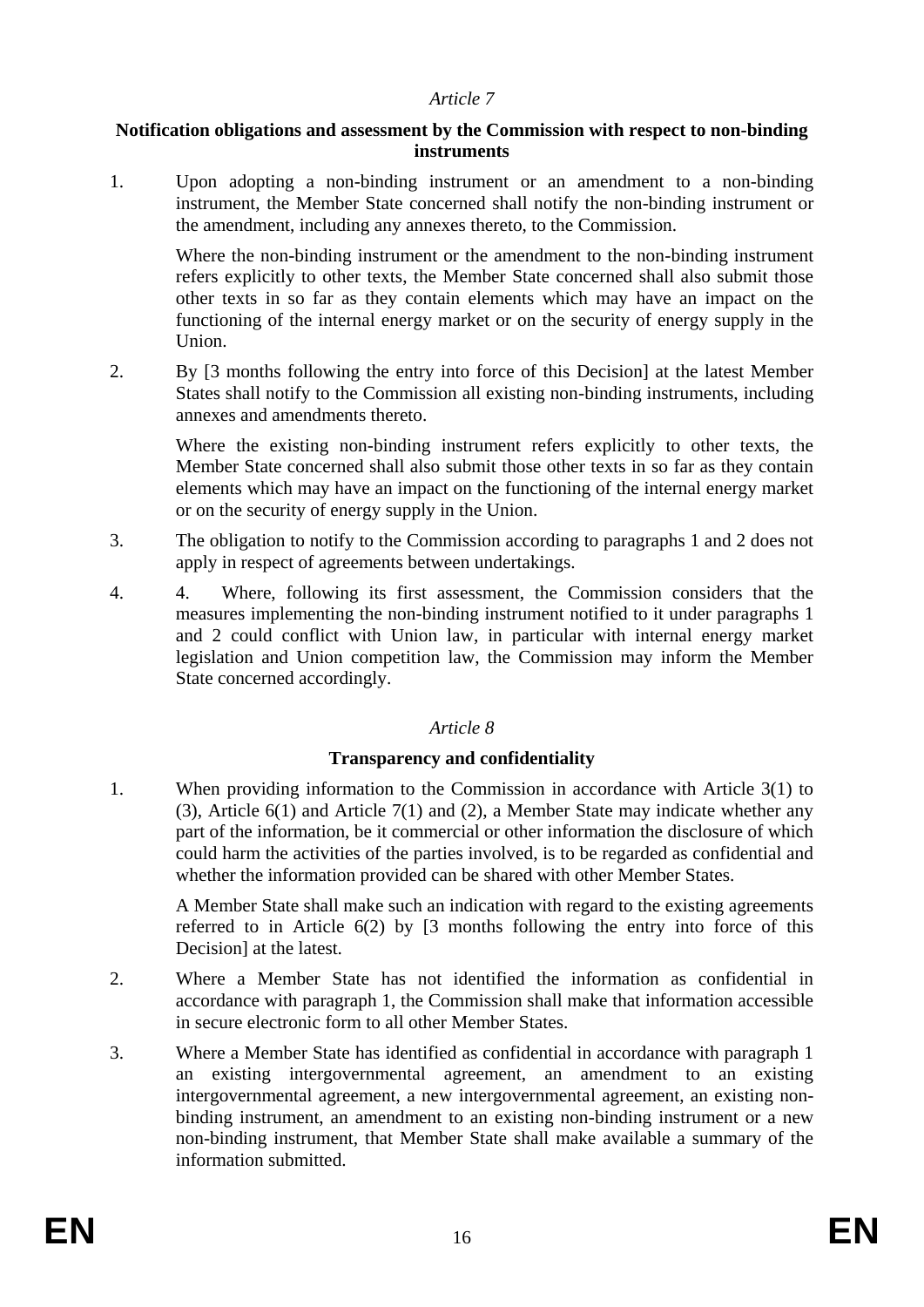That summary shall contain at least the following information regarding the intergovernmental agreement, non-binding instrument or amendment in question:

- (a) the subject matter;
- (b) the aim and the scope;
- (c) the duration;
- (d) the parties;
- (e) information on the main elements.

This paragraph shall not apply to information submitted in accordance with Article 3(1) and (2).

- 4. The Commission shall make the summaries referred to in paragraph 3 accessible in electronic form to all other Member States.
- 5. Requests for confidentiality under this Article shall not restrict the access of the Commission itself to confidential information. The Commission shall ensure that access to the confidential information is strictly limited to the Commission services for which it is absolutely necessary to have the information available.

### *Article 9*

### **Coordination among Member States**

The Commission shall facilitate and encourage coordination among Member States with a view to:

- (a) reviewing developments in relation to intergovernmental agreements and nonbinding instruments and striving for consistency and coherence in the Union's external energy relations with producer, transit, and consumer countries;
- (b) identifying common problems in relation to intergovernmental agreements and nonbinding instruments and considering appropriate action to address those problems and, where appropriate, proposing solutions;
- (c) on the basis of best practices and in consultation with Member States, developing optional model clauses, which, if applied, would significantly improve compliance of future intergovernmental agreements and non-binding instruments with Union law;
- (d) supporting, where appropriate, the development of multilateral intergovernmental agreements or non-binding instruments involving several Member States or the Union as a whole.

# *Article 10*

### **Reporting and review**

- 1. By 1 January 2020 at the latest, the Commission shall submit a report on the application of this Decision to the European Parliament, the Council, the European Economic and Social Committee and the Committee of the Regions.
- 2. The report shall, in particular, assess the extent to which this Decision promotes compliance of intergovernmental agreements and non-binding instruments with Union law and a high level of coordination between Member States with regard to intergovernmental agreements and non-binding instruments. It shall also assess the impact that this Decision has on Member States' negotiations with third countries